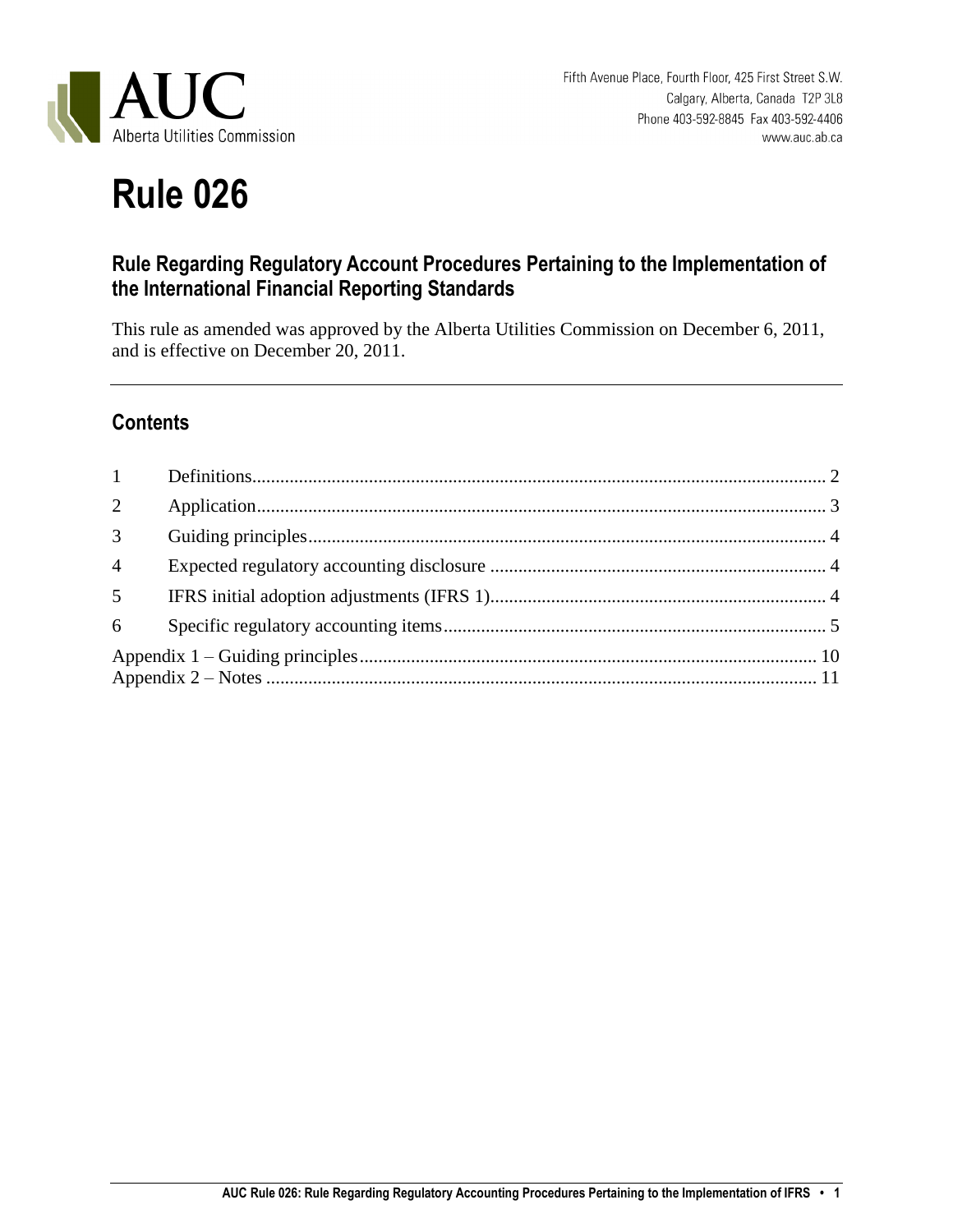#### **1 Definitions**

In this rule,

- (a) "existing accounting practice" means the accounting procedures and policies in use by a utility, that have been approved by the Commission for rate-making purposes, immediately prior to the adoption of this rule
- (b) "existing Canadian GAAP" means the widely accepted set of rules, conventions, standards, and procedures for reporting financial information, as established by the Canadian Accounting Standards Board
- (c) "first IFRS-compliant GRA/GTA" means the first general rate application/general tariff application filed by a utility which includes the utility's IFRS adoption date in the forecast test period
- (d) "IAS" or "International Accounting Standards" refers to the standards issued by the International Accounting Standards Committee from 1973 to 2000, when it was replaced by the International Accounting Standards Board (IASB), and as amended or replaced by the IASB
- (e) "IASB" or "International Accounting Standards Board" is the independent standard-setting body of the International Accounting Standards Committee Foundation
- (f) "IFRIC" means the International Financial Reporting Interpretations Committee; the interpretative body of the International Accounting Standards Committee Foundation
- (g) "IFRS" means the entire body of IASB pronouncements, including standards and interpretations approved by the IASB, and the IAS and Standing Interpretations Committee Interpretations approved by the predecessor International Accounting Standards Committee
- (h) "IFRS adoption date" means the date by which a utility determines it shall adopt IFRS as the basis of its forecast - either January 1, 2010, January 1, 2011, or January 1, 2012; for the filing of actual results, all utilities adopting IFRS are required to file using IFRS effective either January 1, 2011 or January 1, 2012, in accordance with Section 2(4)
- (i) "regulatory accounting" means the collective accounting guidelines, procedures, policies, and practices used by utilities when providing financial information to the AUC for rate-making purposes
- (j) "regulatory assets and liabilities" are assets and liabilities that result from rate actions of regulatory agencies. For the purposes of this rule, regulatory assets and liabilities can specifically result from rate regulation as follows: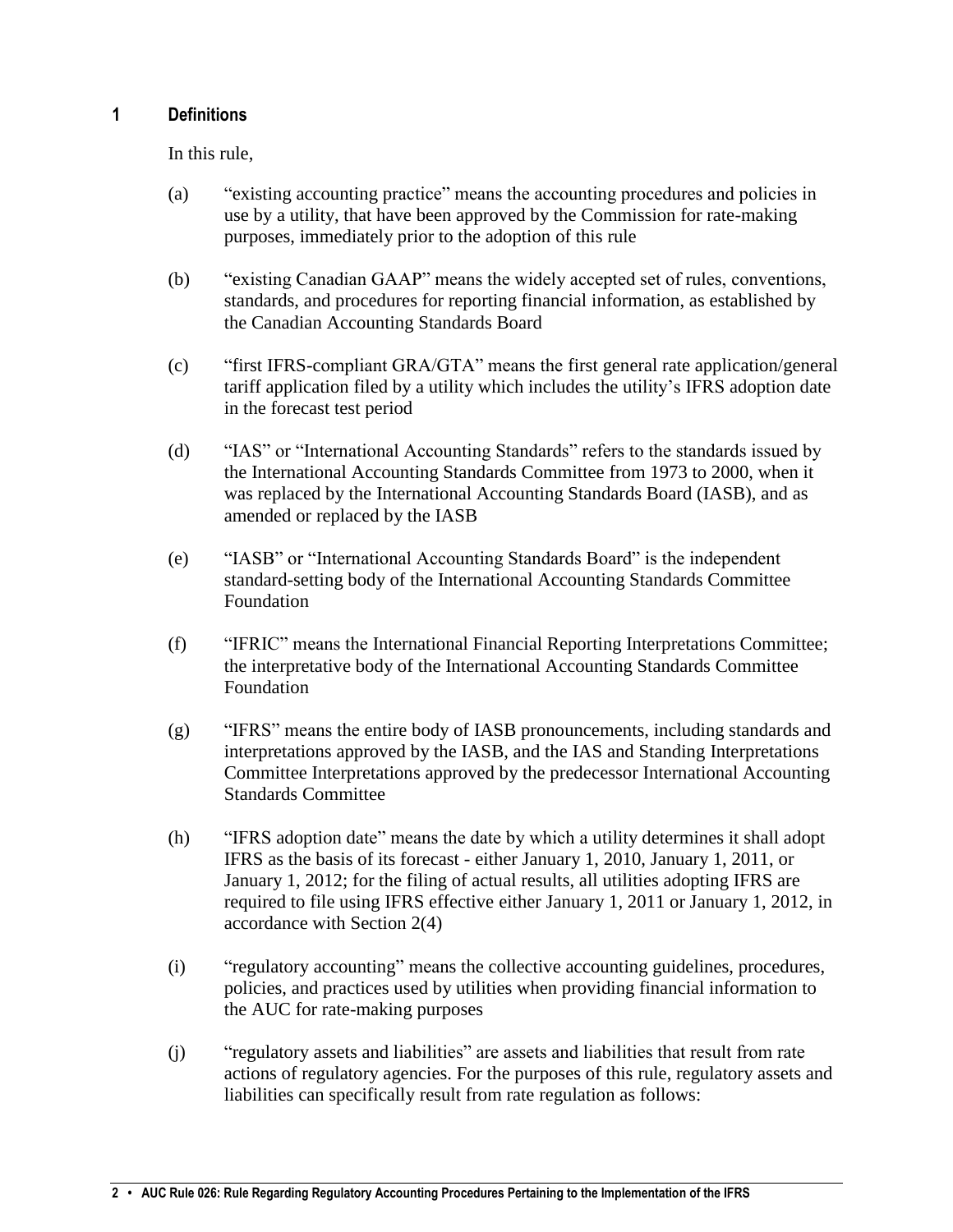- (i) regulatory assets arise when the regulator has previously ruled that certain previously incurred costs will be collected from customers either directly or through rates in a future period,<sup>1</sup> and
- (ii) regulatory liabilities arise when a utility collects from customers in rates amounts that the regulator has previously ruled must be refunded to customers either directly or through rates in a future period or that are intended to cover costs to be incurred in the future**<sup>2</sup>**

For the purposes of this definition, the term "costs" can include revenue shortfall, expenses, and gains and losses on sale of assets. **3**

- (k) "uniform system of accounts" means the system of accounts to be filed by an electric utility as set out in Decision 2007-017,<sup>4</sup> or by a gas utility as set out in Alberta Regulation 546/63 *(Uniform Classification of Accounts for Gas Utilities)*
- (l) "utility" or "utilities" means all Commission-regulated electric utilities and gas utilities, and includes regulated rate providers and default supply providers

#### <span id="page-2-0"></span>**2 Application**

- (1) Subject to subsection (3), this rule applies to all utilities.
- (2) Utilities have filed letters with the AUC indicating whether or not they will be adopting IFRS. Utilities adopting IFRS have also indicated what their IFRS adoption date will be.
- (3) Utilities that indicated that they are not adopting IFRS have also indicated the reasons why they are not subject to IFRS.
- (4) Utilities that indicated to the Commission under subsection (2) that they will be adopting IFRS shall adhere to the following schedule: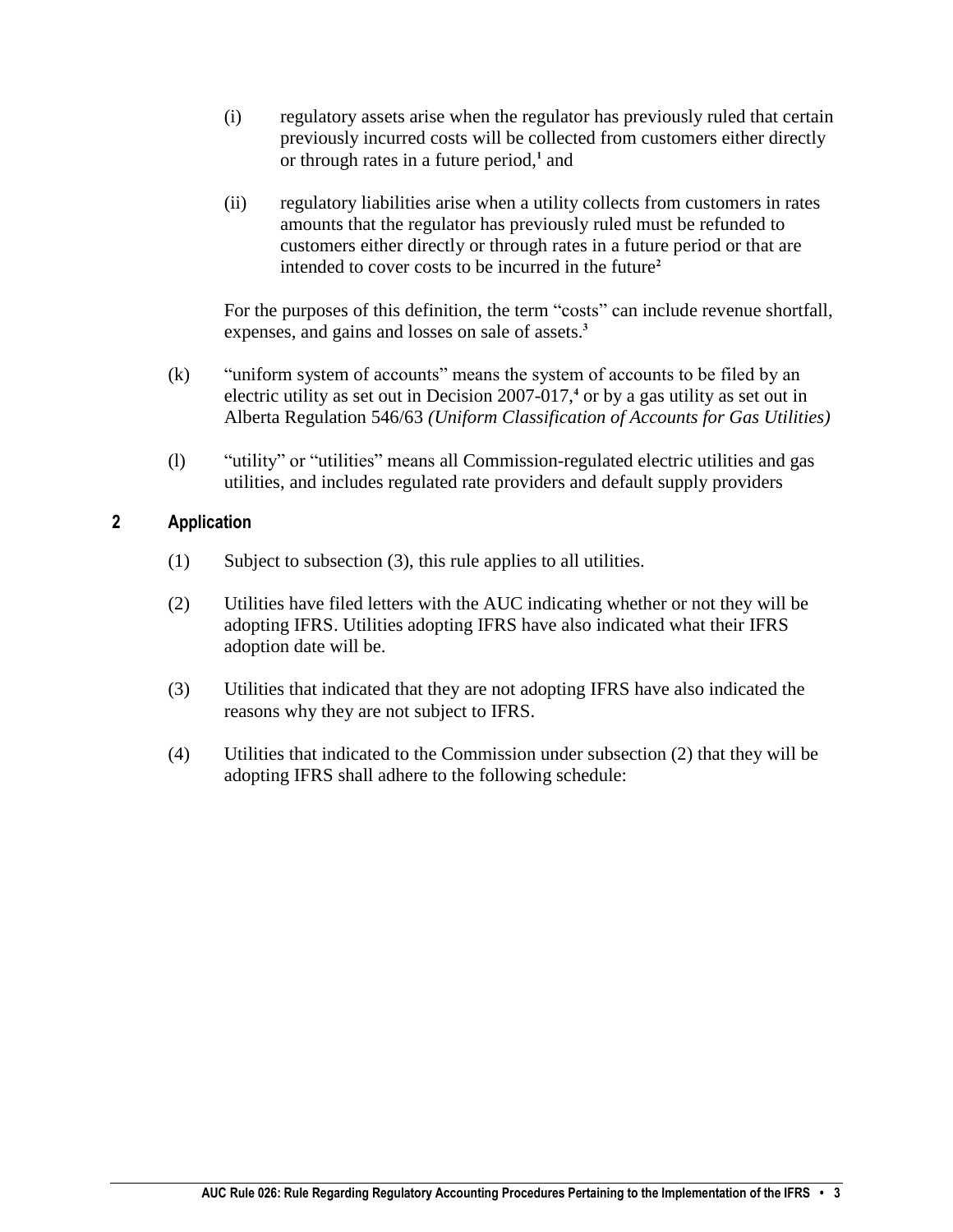| <b>Fiscal year</b>                              | Year filed      | Actual /<br>forecast | Accounting/reporting standard to use                                                                                                                                                                                                                                                                                                                                                                                                                                                                                          |
|-------------------------------------------------|-----------------|----------------------|-------------------------------------------------------------------------------------------------------------------------------------------------------------------------------------------------------------------------------------------------------------------------------------------------------------------------------------------------------------------------------------------------------------------------------------------------------------------------------------------------------------------------------|
| 2011                                            | 2012            | Actual               | For utilities that have adopted IFRS effective<br>January 1, 2011 - this rule is to be followed for<br>regulatory filings with the AUC, complete with 2010<br>comparatives prepared using this rule; IFRS is to be<br>used for financial statements, including 2010<br>comparatives prepared under IFRS<br>For utilities adopting IFRS effective January 1, 2012<br>- existing accounting practice is to be followed for<br>regulatory filings with the AUC; existing Canadian<br>GAAP is to be used for financial statements |
| 2012 & beyond                                   | 2013&<br>beyond | Actual               | This rule is to be followed for regulatory filings with<br>the AUC, complete with prior year comparatives<br>prepared using this rule; IFRS is to be followed for<br>financial statements, including prior year<br>comparatives prepared under IFRS                                                                                                                                                                                                                                                                           |
|                                                 |                 |                      |                                                                                                                                                                                                                                                                                                                                                                                                                                                                                                                               |
| 2012 (first year<br>in test period) &<br>beyond | 2011&<br>beyond | Forecast             | This rule is to be used for forecasts filed with the<br><b>AUC</b>                                                                                                                                                                                                                                                                                                                                                                                                                                                            |

#### <span id="page-3-0"></span>**3 Guiding principles**

The guiding principles in Appendix 1 will be used when considering any proposed changes to the existing provisions of this rule or when developing and establishing any new provisions to this rule.

#### <span id="page-3-1"></span>**4 Expected regulatory accounting disclosure**

For greater clarity, the applicable IFRS, IAS or IFRIC reference is provided for each following sections or subsections.

#### <span id="page-3-2"></span>**5 IFRS initial adoption adjustments (IFRS 1)**

Utilities shall disclose each IFRS adoption adjustment separately if the adjustment has an impact on a regulatory account. These adjustments shall be included in a utility's first IFRS-compliant GRA/GTA, along with the utility's proposal for the method for settling each adjustment.**5**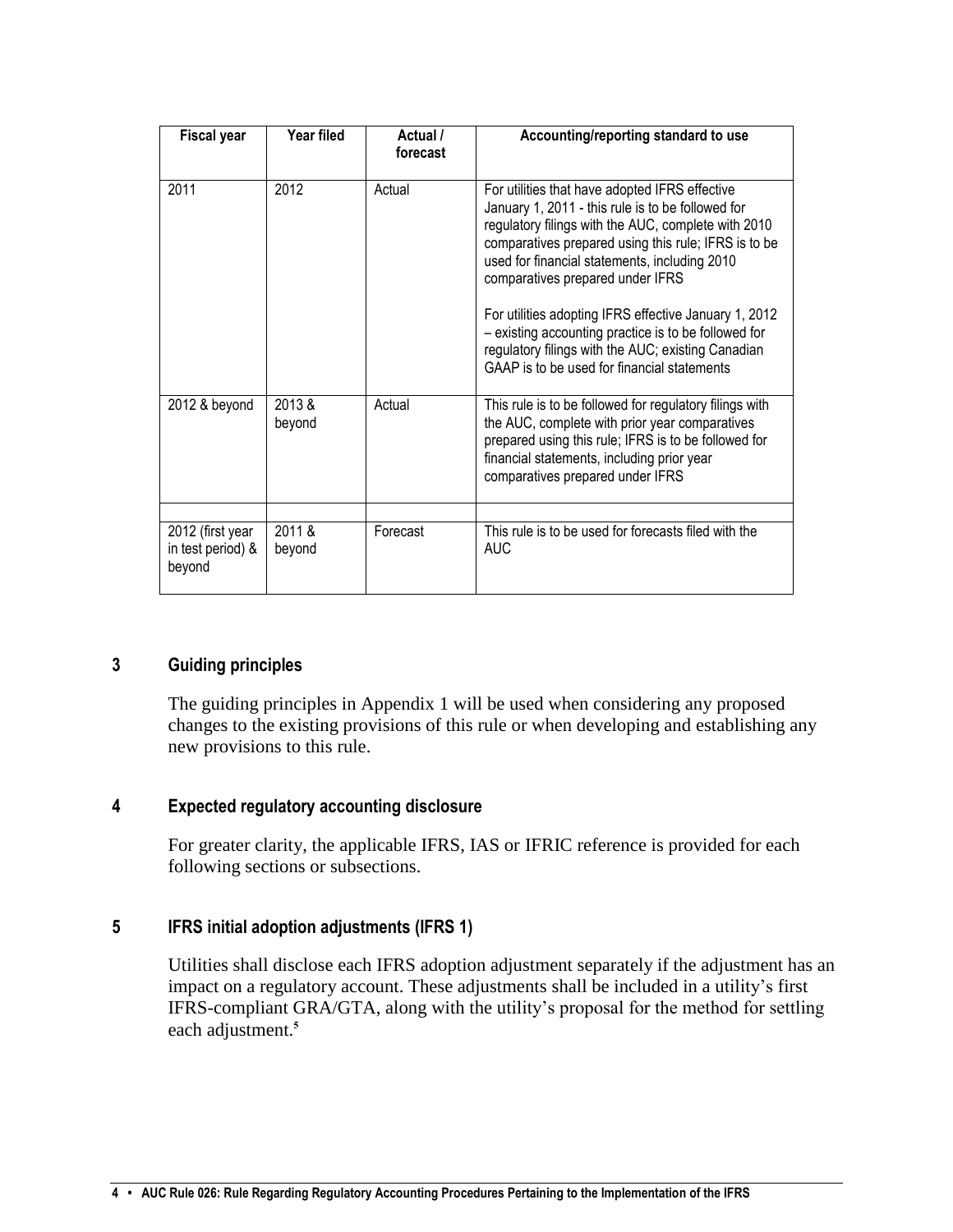#### <span id="page-4-0"></span>**6 Specific regulatory accounting items**

(1) Regulatory assets and liabilities: deferral accounts

Utilities shall maintain the existing practice of applying to the Commission for approval of any deferral accounts that may be required for the purpose of establishing regulatory assets and liabilities and proposing the mechanism for their disposition.**<sup>6</sup>**

- (2) Property, plant and equipment
	- (a) Revaluation option (IAS 16.31-16.42)

Utilities shall maintain the existing accounting practice of using historical costs to record property, plant and equipment accounts.

(b) Capitalization/non-capitalization of costs: general and administrative overhead (IAS 16.16 and 16.19(d))

Utilities shall adhere to the IFRS requirements for capitalization of costs that are not directly attributable to an asset.**<sup>7</sup>** Any financial difference that arises as a result of the adoption of the IFRS requirements is to be identified in a utility's first IFRS-compliant GRA/GTA, and the utility shall also propose in that rate application the method for settling the difference.**<sup>8</sup>** In addition, the utility will file a copy of its updated capitalization policy as a part of its first IFRS-compliant GRA/GTA.**<sup>9</sup>**

- (c) Capitalization/non-capitalization of costs: borrowing costs/equity allowance for funds used during construction (AFUDC) (IAS 23)
	- (i) Subject to subsection (ii), utilities shall maintain the existing accounting practice of including the debt and equity components of AFUDC when accounting for construction work in progress and plant in service.
	- (ii) Utilities may submit an application to the AUC requesting approval to make their regulatory accounting practice the same as the practice under IFRS.**<sup>10</sup>**
- (d) Capitalization/non-capitalization of costs: depreciation of assets used in the construction of other assets (IAS 16.48-16.49)

Utilities shall adhere to the IFRS requirement of capitalizing the depreciation of assets used in the construction of other assets.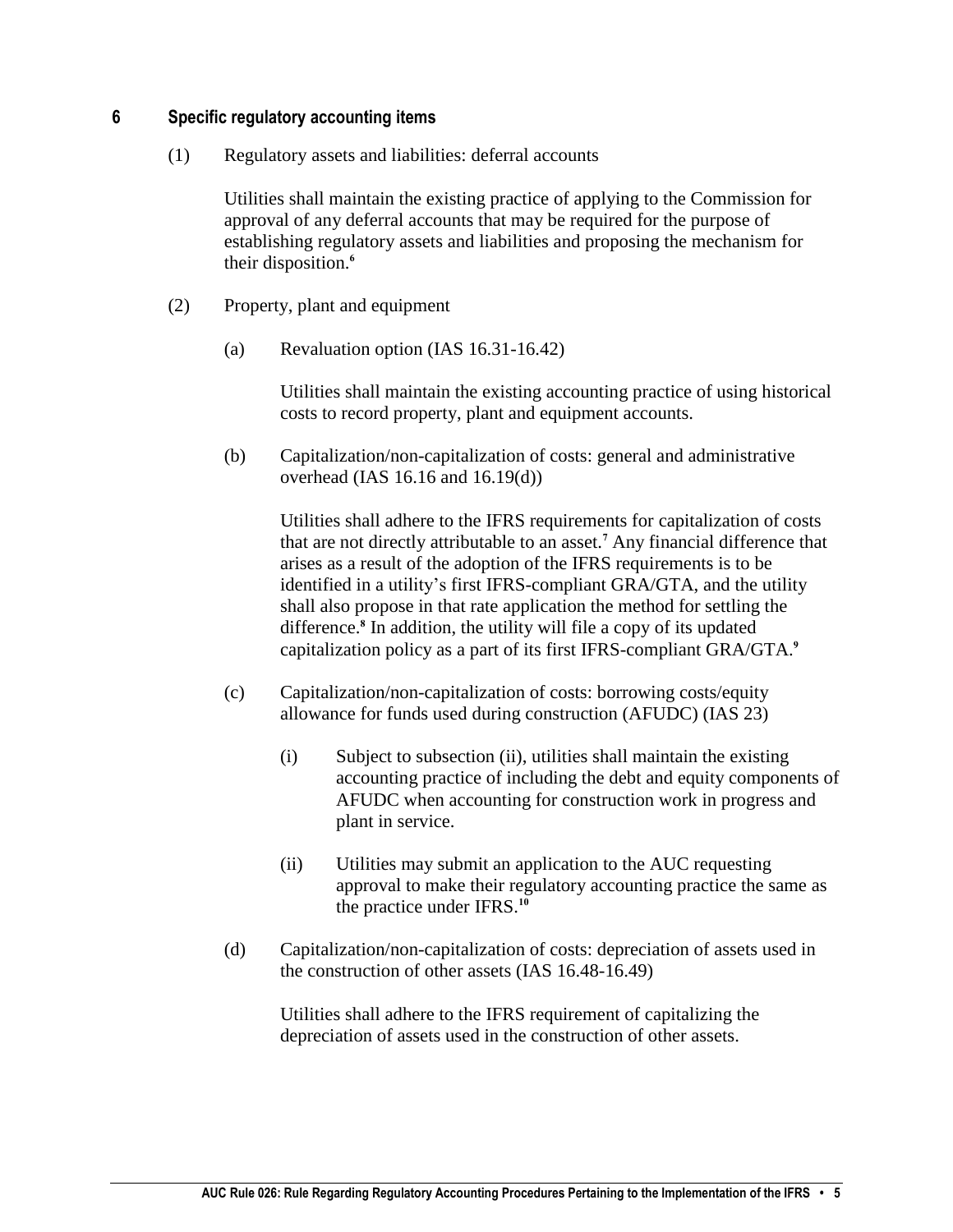(e) Capitalization/non-capitalization of costs: asset relocation costs (IAS  $6.20(c)$ 

Utilities shall adhere to the IFRS requirements regarding the treatment of asset relocation costs.**<sup>11</sup>** Any financial difference that arises as a result of the adoption of the IFRS requirements is to be identified in a utility's first IFRS-compliant GRA/GTA. The utility shall also propose in that rate application the method for settling the difference.**<sup>12</sup>** In addition, the utility shall file a copy of its updated capitalization policy as a part of its first IFRS-compliant GRA/GTA.**<sup>13</sup>**

(f) Capitalization/non-capitalization of costs: pre-operating costs (IAS 16.19, 16.20 (a) and 16.20(b))

Utilities shall adhere to the IFRS requirements regarding the treatment of pre-operating costs.**<sup>14</sup>** Any financial difference that arises as a result of the adoption of the IFRS requirements is to be identified in a utility's first IFRS-compliant GRA/GTA. The utility shall propose in that rate application the method for settling the difference.**<sup>15</sup>** In addition, the utility shall file a copy of its updated capitalization policy as a part of its first IFRS-compliant GRA/GTA.**<sup>16</sup>**

(g) Capitalization/non-capitalization of costs: training costs (IAS 16.19 (c))

Utilities shall adhere to the IFRS requirements regarding the capitalization of training costs. **<sup>17</sup>** Any financial difference that arises as a result of the adoption of the IFRS requirements is to be identified in a utility's first IFRS-compliant GRA/GTA. The utility will propose in that rate application the method for settling the difference.**<sup>18</sup>** In addition, the utility will file a copy of its updated capitalization policy as a part of its first IFRS-compliant GRA/GTA.**<sup>19</sup>**

(h) Capitalization/non-capitalization of costs: asset commissioning costs (IAS 16)

Utilities shall adhere to the IFRS requirements regarding the treatment of asset commissioning costs.**<sup>20</sup>** Any financial difference that arises as a result of the adoption of the IFRS requirements is to be identified in a utility's first IFRS-compliant GRA/GTA. The utility will propose in that rate application the method for settling the difference.**<sup>21</sup>** In addition, the utility will file a copy of its updated capitalization policy as a part of its first IFRS-compliant GRA/GTA. **22**

(i) Treatment of gains and losses upon retirement or disposal of assets (IAS 16.68)

Utilities shall maintain the existing accounting practice of recording gains and losses upon retirement or disposal of assets. Utilities shall identify and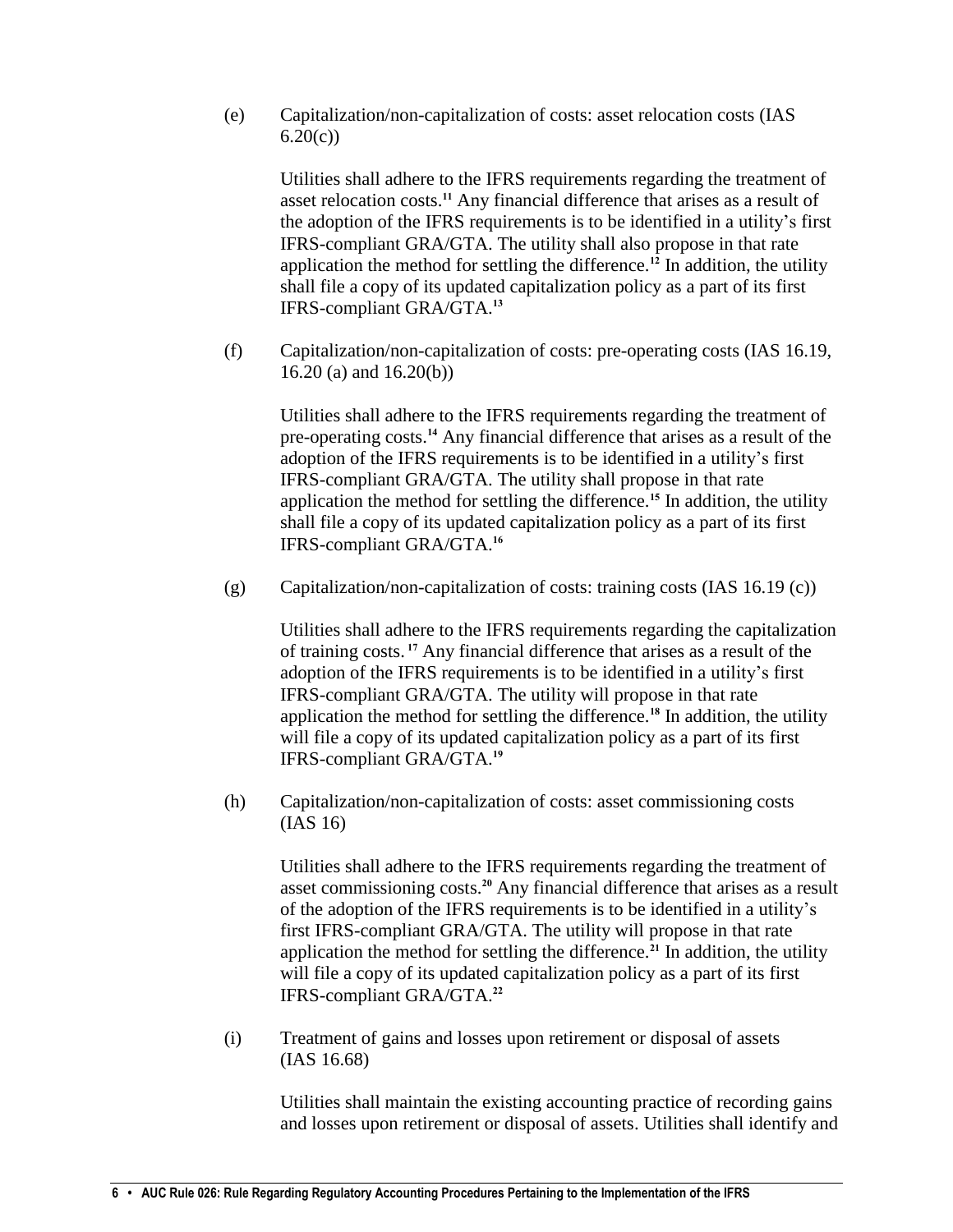record any difference in accounting between the IFRS reporting requirements and these regulatory reporting requirements in a separate subsidiary accumulated depreciation account.

- (j) Componentization: tracking, depreciation rates, commencement of depreciation (IAS 16.43-16.62)
	- (i) Depreciation rates
		- (A) Subject to subsection (B), utilities shall continue to use the depreciation rates utilized under the existing accounting practice.
		- (B) If the adoption of the IFRS requirements for external financial reporting results in depreciation rates that differ from existing accounting practice or results in a difference in the timing of commencement of depreciation, or both, then a utility may, by way of application to the AUC, request approval to account for regulatory depreciation in accordance with IFRS.**<sup>23</sup>**
	- (ii) Componentization of major overhauls

Utilities shall adhere to the IFRS requirements regarding the depreciation treatment of major overhauls.**<sup>24</sup>** Any financial difference that arises as a result of the adoption of the IFRS requirements is to be identified in a utility's first IFRS-compliant GRA/GTA. The utility will propose in that rate application the method for settling the difference.**<sup>25</sup>** In addition, the utility will file a copy of its updated capitalization policy as a part of its first IFRS-compliant GRA/GTA.**<sup>26</sup>**

- (iii) Componentization
	- (A) Subject to subsection (B), with respect to componentization, utilities shall record assets at the level of detail being reported under the existing accounting practice.
	- (B) If the adoption of IFRS requirements for external financial reporting results in a different level of componentization, then a utility may, by way of application to the AUC, request approval to account for regulatory componentization in accordance with IFRS.**<sup>27</sup>**
- (k) Asset retirement obligations/future removal and site restoration costs (IAS 16.16(c), 16.18 and IAS 37)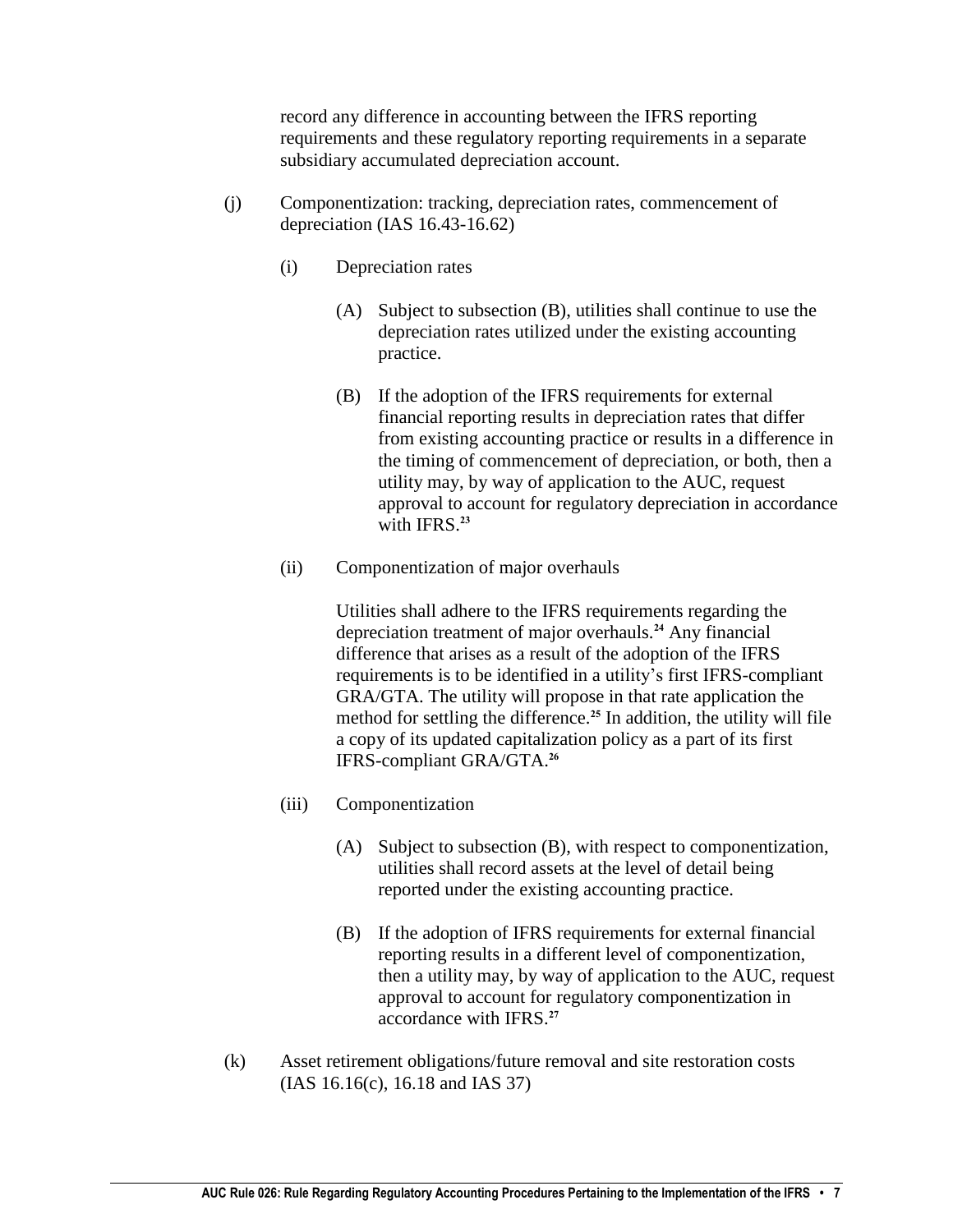- (i) Subject to subsection (ii), utilities shall maintain the existing accounting practice regarding the treatment of asset retirement obligations and future removal and site restoration costs.
- (ii) Utilities may, by way of application to the AUC, request approval to account for asset retirement obligations and future removal and site restoration costs in accordance with IFRS.**<sup>28</sup>**
- (l) Treatment of insurance proceeds (IAS 16.65-16.66)

Utilities shall identify any insurance proceeds received for a loss of an asset and record these in a separate deferral account.**<sup>29</sup>** Utilities shall propose in their first IFRS-compliant GRA/GTA the method for settling the deferral account.**<sup>30</sup>**

(m) Impairment of assets (IAS 16.63 and IAS 36)

Utilities shall maintain the existing accounting practice of having no impairment (or impairment reversal) charges included when providing or reporting financial information to the AUC.

(n) Deemed finance leases (IAS 17)

Utilities shall maintain the existing accounting practice regarding the treatment of deemed finance leases.

- (o) Capital inventories (IAS 2 and IAS 16)
	- (i) Subject to subsection (ii), utilities shall maintain the existing accounting practice of recognizing capital inventory and any associated depreciation.**<sup>31</sup>**
	- (ii) If the adoption of the IFRS requirements for external financial reporting results in depreciation rates that differ from existing accounting practice or results in a difference in the timing of commencement of depreciation, or both, then a utility may, by way of application to the AUC, request approval to account for regulatory depreciation in accordance with IFRS.**<sup>32</sup>**
- (p) Treatment of customer contributions (IFRIC 18)

Utilities shall maintain the existing accounting practice of recognizing customer contributions in their property, plant and equipment accounts and including the amortization as an offset to depreciation.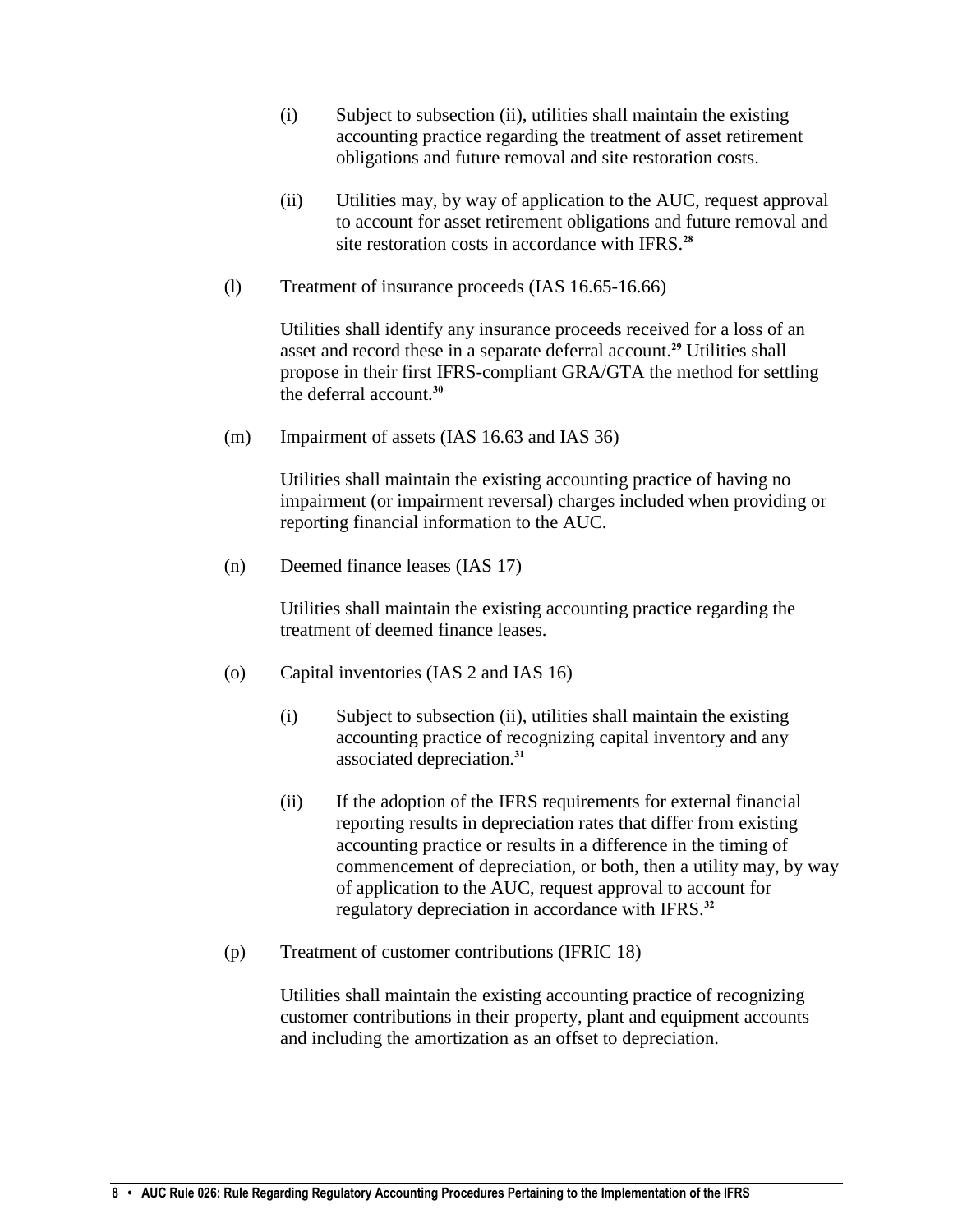(3) Accounting method for income taxes (IAS 12)

Utilities shall maintain the existing accounting practice for income taxes. Utilities shall include the future income tax regulatory asset or liability in their rate applications when necessary.**<sup>33</sup>**

(4) Pension costs/other employment benefits (IAS 19)

Utilities shall maintain the existing accounting practice of recognizing pension costs and other post-employment benefits. Utilities shall include the regulatory asset or liability associated with the pension costs and other post-employment benefits in their rate applications when necessary.**<sup>34</sup>**

(5) Intangible assets (IAS 38)

Utilities shall maintain the existing accounting practice of recognizing intangible assets as part of their property, plant and equipment accounts.**<sup>35</sup>**

- (6) Debt transaction costs (IAS 23)
	- (a) Subject to subsection (b), utilities shall maintain the existing accounting practice for amortizing debt costs.
	- (b) Utilities may, by way of application to the AUC, request approval to account for debt transaction costs in regulatory applications in accordance with IFRS.**<sup>36</sup>**
- (7) Discount rate

Utilities shall maintain the existing accounting practice of having no impairment (or impairment reversal) charges included when determining rates.**<sup>37</sup>**

(8) Reserves for general damages and self insurance

Utilities shall maintain the existing accounting practice regarding the treatment of reserves for general damage and self insurance.

(9) Business combinations (IFRS 3)

Utilities shall maintain the existing accounting practice regarding the treatment of business combinations.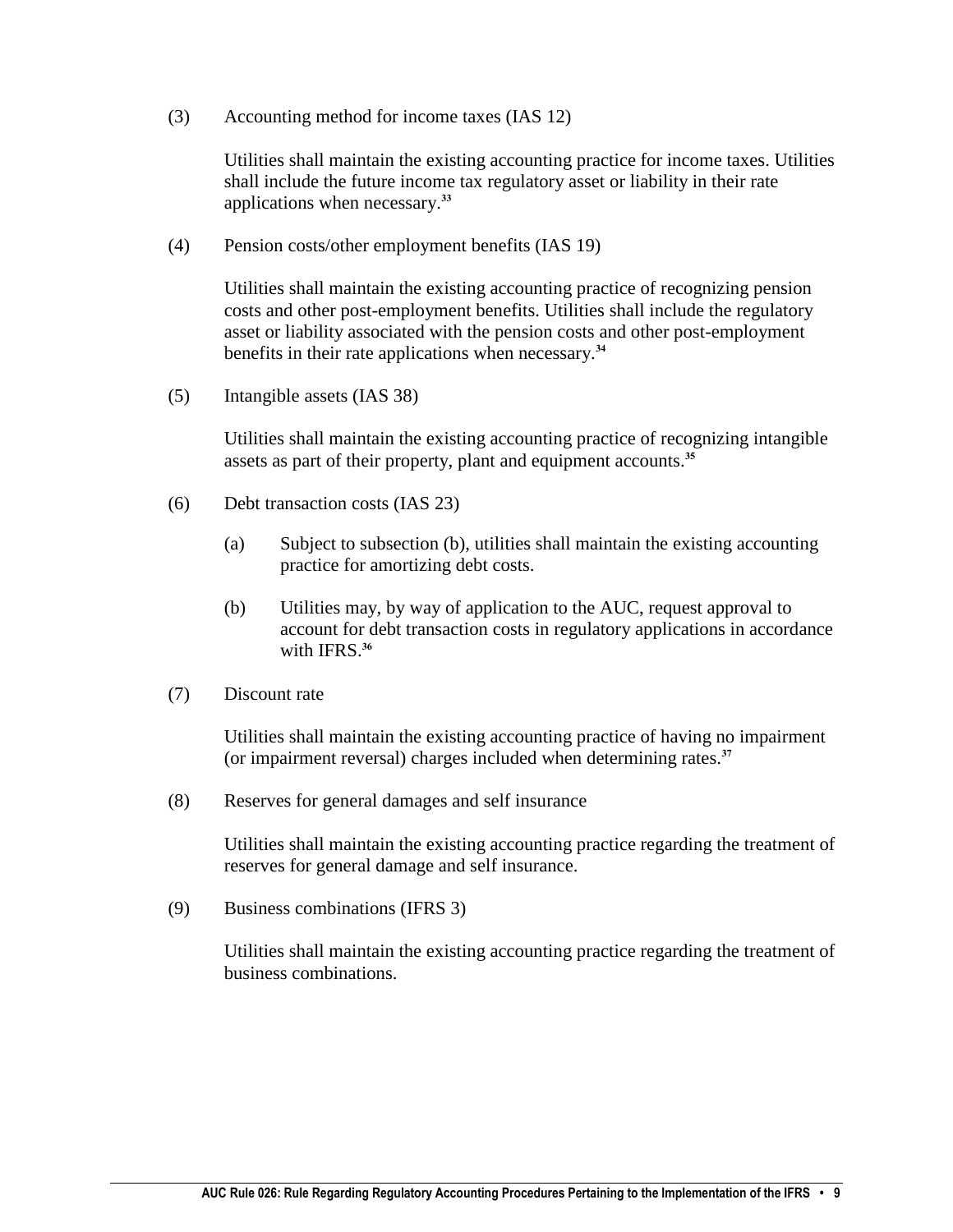#### <span id="page-9-0"></span>**Appendix 1 – Guiding principles**

These guiding principles are all equally important and are to be viewed as a collective set of principles rather than a list of individual statements.

- The methodologies used by the AUC to establish just and reasonable rates have not always been the same as those used for external financial reporting purposes. The Commission has and will retain the authority to establish regulatory accounting and regulatory reporting requirements and as such, IFRS requirements will not be the sole driver of regulatory requirements.
- Future regulatory accounting and regulatory reporting requirements established by the Commission will continue to be based on historical, sound regulatory principles. Examples of these principles can be found in statutes, regulatory and court decisions and regulatory texts and include intergenerational equity, minimizing rate volatility and use of historical costs rather than fair market, or any other values.
- Future regulatory accounting and regulatory reporting requirements established by the Commission will, in considering IFRS requirements, balance the effects on customer rates and shareholders' return. Any shifting of risk between customers and shareholders will be minimized.
- Future regulatory accounting and regulatory reporting requirements established by the Commission will be aligned as much as possible with IFRS. In establishing any future regulatory accounting and regulatory reporting requirements that deviate from IFRS, the Commission will ensure that any such deviations and their impact are in the public interest.
- Future regulatory accounting and regulatory reporting requirements established by the Commission will be universal and standardized for all utilities while still recognizing that utility-specific issues can be addressed through that utility's applications.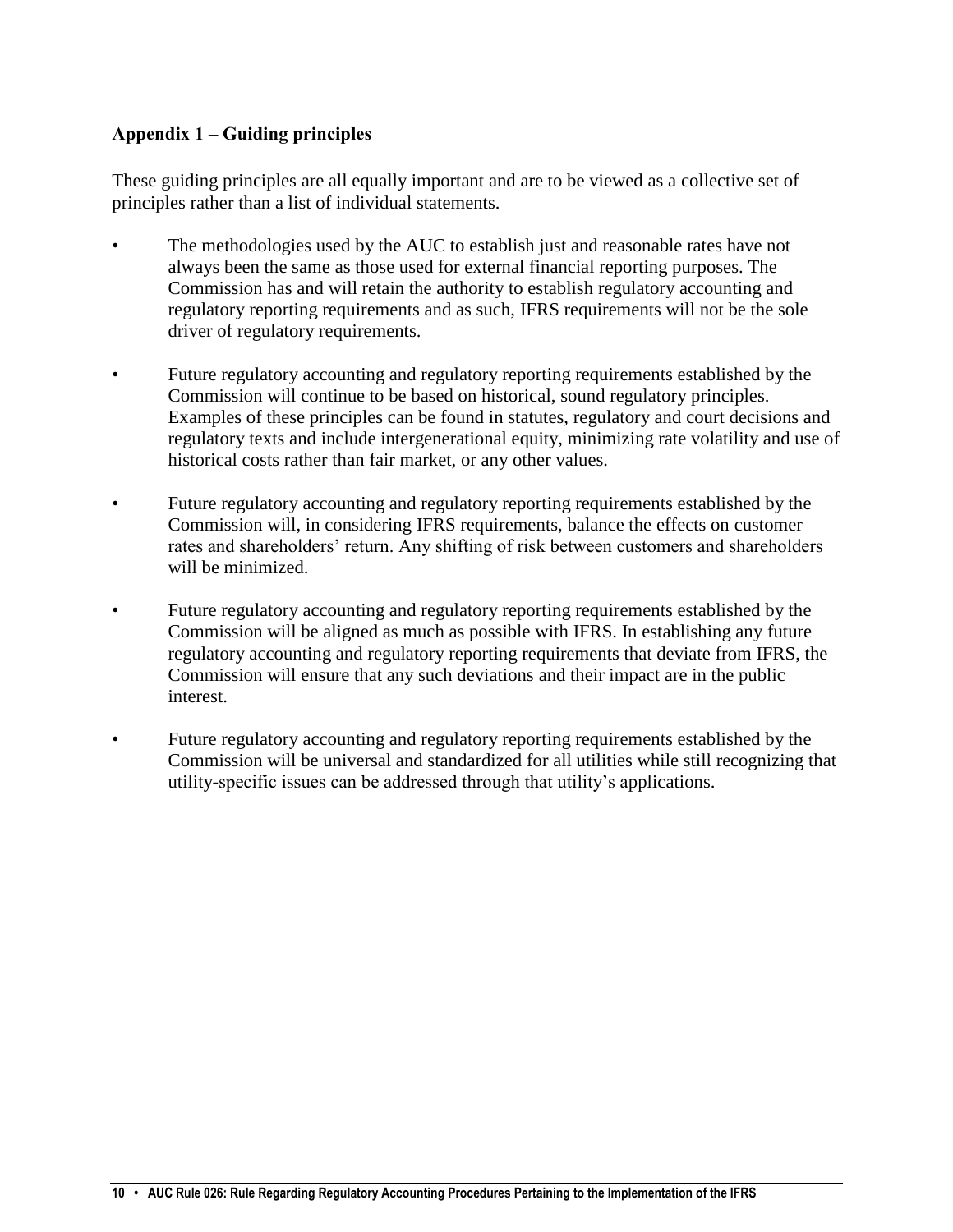### <span id="page-10-0"></span>**Appendix 2 – Notes These notes have been included for informational purposes only**

- $\mathbf{1}$ **<sup>1</sup>** This can arise from the timing of collection of certain expenses in rates charged to customers that differs from the period in which the expense would be recognized under IFRS by companies that are not subject to rate regulation.
- <sup>2</sup> This can occur if costs are below a previously approved forecast or if they are collected from customers in a period before they are incurred. This can also arise when the revenue is recognized in a period that is different from the period that it would be recognized under IFRS by companies that are not subject to rate regulation;
- <sup>3</sup> Regulatory assets and liabilities can arise from the approval by the regulator of a specific deferral account or the approval of a methodology for recovering costs such as using the cash method to recover income taxes and post employment benefit costs.
- **<sup>4</sup>** Decision 2007-017: EUB Proceeding, Implementation of the Uniform System of Accounts and Minimum Filing Requirements for Alberta's Electric Transmission and Distribution Utilities, Application No. 1468565, March 6, 2007.
- **5** For example, the establishment of a regulatory asset or liability.
- **<sup>6</sup>** Regulatory deferral accounts will continue regardless of the IFRS reporting standards. The AUC will continue to determine the process that the utilities must follow in order to have their deferral accounts approved as well as the process to have the deferral accounts recovered in a timely and effective manner. The Commission will consider including wording in future decisions that the approved methodologies that gave rise to the regulatory asset or liability will continue into the future. This will provide evidence on the high probability, subject to future regulatory review as required, of the collection or payment of regulatory assets and liabilities that may help utilities to record these items in their financial statements.
- **7** IFRS does not allow the capitalization of costs that are not "directly attributable" to the asset.
- **8** For example, the establishment of a regulatory asset or liability.
- <sup>9</sup> The AUC and interested parties will review these proposals and capitalization policies as part of the ratemaking process.
- <sup>10</sup> This request would be subject to review by the AUC and interested parties as part of the AUC's decisionmaking process.
- <sup>11</sup> Under IFRS, the installation cost in the new location can be capitalized as long as the costs in the old location are retired. The cost of actually relocating existing assets has to be expensed as it is deemed to not provide future economic benefit.
- <sup>12</sup> For example, the establishment of a regulatory asset or liability.
- <sup>13</sup> The AUC and interested parties will review these proposals and capitalization policies as part of the ratemaking process.
- **<sup>14</sup>** Certain pre-operating costs currently capitalized under generally accepted accounting principles would not be capitalized under IFRS.
- **<sup>15</sup>** For example, the establishment of a regulatory asset or liability.
- <sup>16</sup> The AUC and interested parties will review these proposals and capitalization policies as part of the ratemaking process.